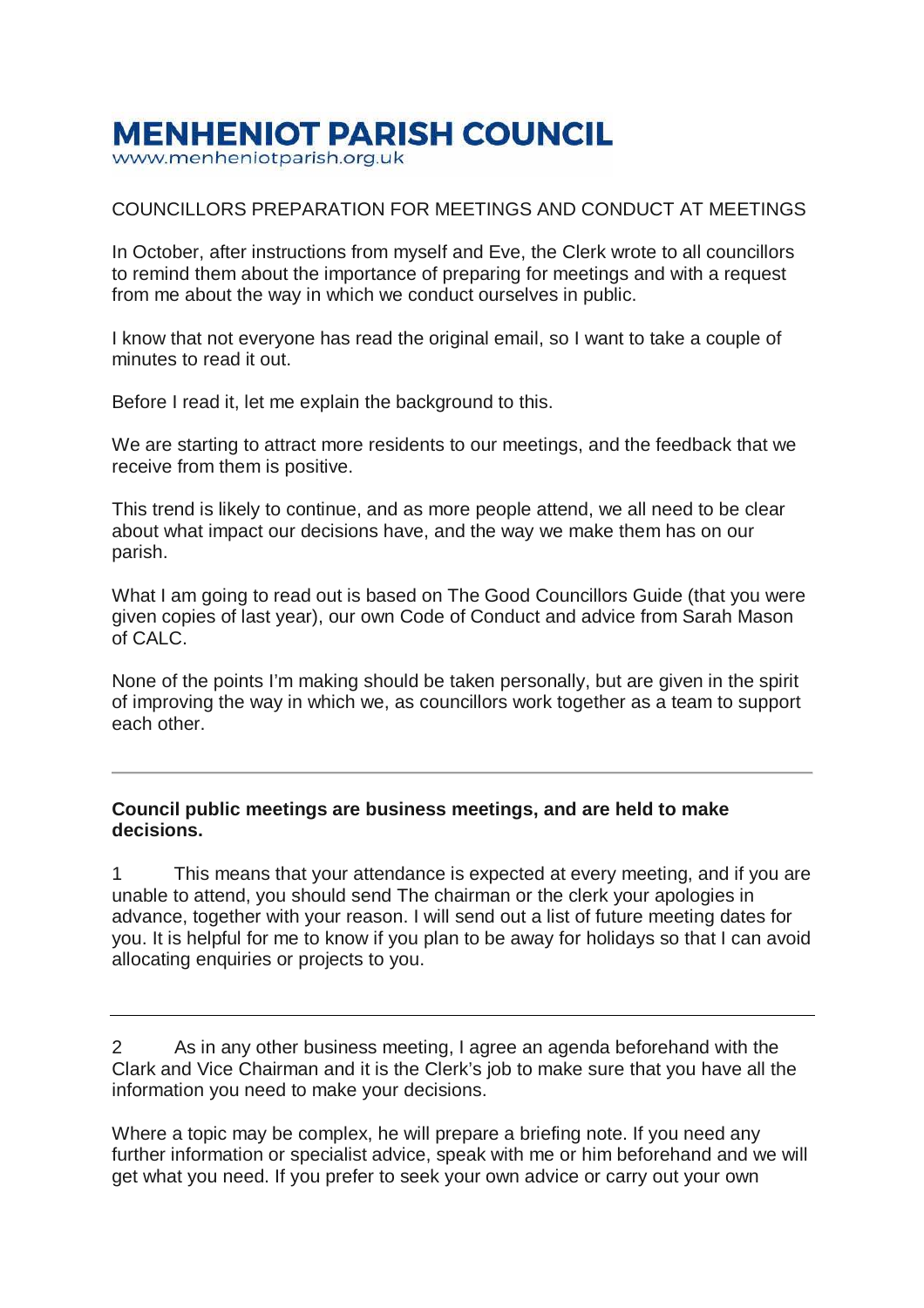research, it is vital that I know what you are doing so that I can pass the information onto the other councillors before the meeting.

Decisions should not be held up because you don't have all the information you need when there is time beforehand to get it. Everyone needs to prepare for the meeting by reading the agenda and the reports that come with it.

3 When you make your decisions at a public meeting, they must be based on the proposals on the table and the information you have to hand. This is especially important when making planning decisions.

If you believe there is something wrong with the planning application or there are other issues that may affect how you will decide, speak with the Clerk or the Chairman or myself before the meeting so that we can discuss and agree what to do about it. This may include taking advice from other people.

4 As councillors, you are elected to be fair and unbiased in your work and decision making. In a public meeting, and outside of it where residents may believe that you are acting as a councillor, you should be objective and prudent in what you say and the way you behave.

This means working with an open mind (to avoid any predetermination). It is never right to use the platform of a public council meeting to criticise other people or make comparisons between one person and another.

5 Residents who attend public meetings won't know about the rules we work to. The Chairman and the Clark am responsible for explaining to them what will happen in the meeting and how they can take part. Where you may have been advising residents in anything that impacts on the council's business, you have an important role to play by declaring this ideally before the meeting to the Clark or Chairman or at the start of the meeting, thus preparing them on how the meeting will be managed.

More so, we have to make decisions about things where there are no strict rules. The chairman will want us to be able to discuss these matters, but a public meeting is not the place for personal arguments or personal criticism. In the same way, when an issue has been raised and discussed, councillors should avoid repeating and revisiting the same topic.

6 So please, I'm asking that you prepare for our meetings by reading the reports you are sent. If you need them in a different format (larger print or on paper) let the Clerk know, and he will help you.